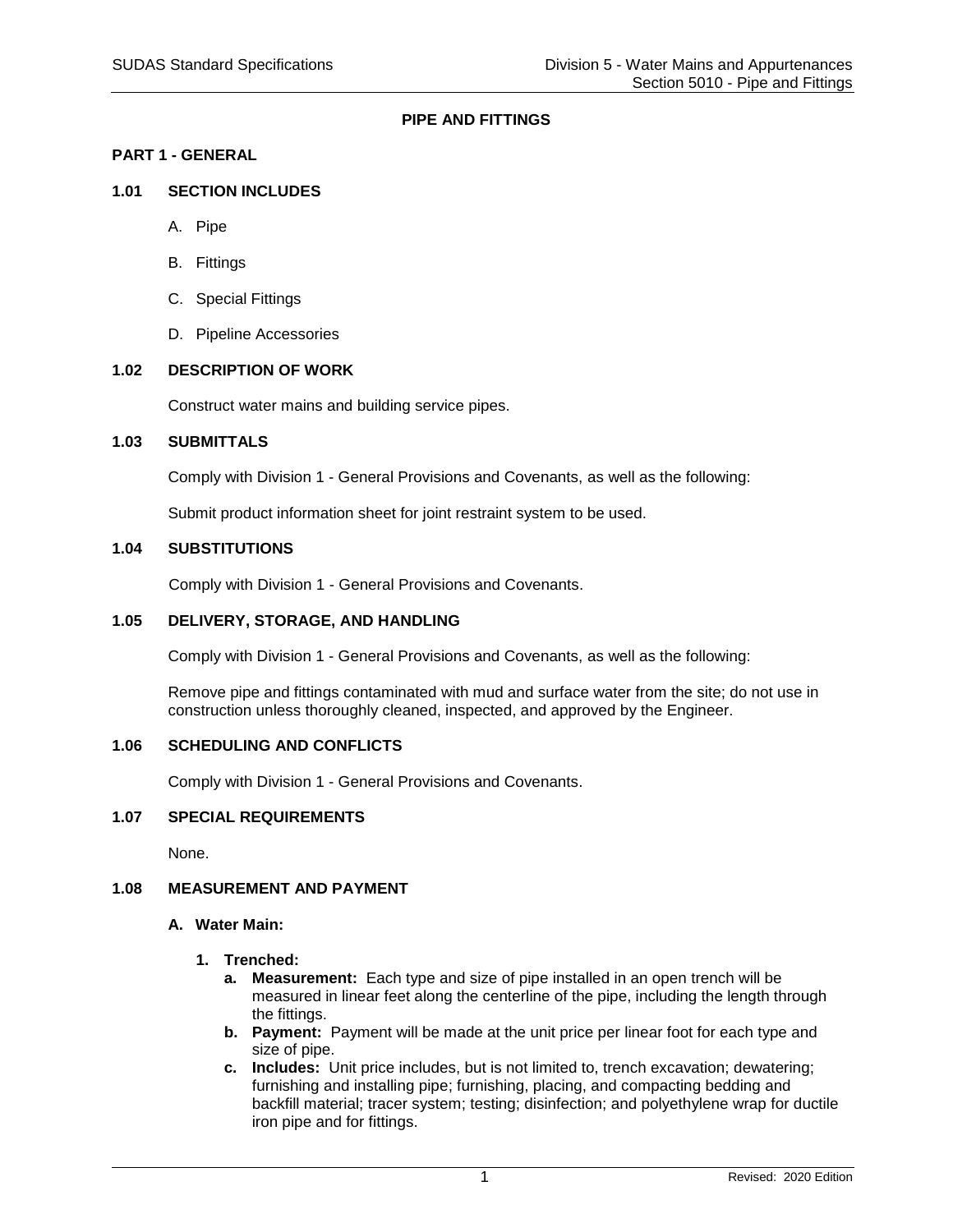# **1.08 MEASUREMENT AND PAYMENT (Continued)**

# **2. Trenchless:**

- **a. Measurement:** Each type and size of pipe installed by trenchless methods will be measured in linear feet along the centerline of the pipe.
- **b. Payment:** Payment will be made at the unit price per linear foot for each type and size of pipe.
- **c. Includes:** Unit price includes, but is not limited to, furnishing and installing pipe; trenchless installation materials and equipment; pit excavation; dewatering; placing and compacting backfill material; tracer system; testing; and disinfection.

# **B. Water Main with Casing Pipe:**

### **1. Trenched:**

- **a. Measurement:** Each type and size of pipe with a casing pipe installed in an open trench, will be measured in linear feet along the centerline of the casing pipe from end of casing to end of casing.
- **b. Payment:** Payment will be made at the unit price per linear foot for each type and size of carrier pipe.
- **c. Includes:** Unit price includes, but is not limited to, furnishing and installing both carrier pipe and casing pipe; trench excavation; dewatering; furnishing and installing pipe; furnishing, placing, and compacting bedding and backfill material; casing spacers; furnishing and installing annular space fill material; tracer system; testing; and disinfection.

### **2. Trenchless:**

- **a. Measurement:** Each type and size of pipe installed by trenchless methods with a casing pipe will be measured in linear feet along the centerline of the casing pipe.
- **b. Payment:** Payment will be made at the unit price per linear foot for each type and size of carrier pipe.
- **c. Includes:** Unit price includes, but is not limited to, furnishing and installing both carrier pipe and casing pipe; trenchless installation materials and equipment; pit excavation; dewatering; placing and compacting backfill material; casing spacers; furnishing and installing annular space fill material; tracer system; testing; and disinfection.
- **C. Fittings:** One of the following methods will be specified for measurement and payment of water main fittings.

#### **1. Fittings by Count:**

- **a. Measurement:** Each type and size of fitting installed as specified in the contract documents or as required for proper installation of the water main will be counted.
- **b. Payment:** Payment will be made at the unit price for each type and size of fitting.
- **c. Includes:** Unit price includes, but is not limited to, restrained joints and thrust blocks.

# **2. Fittings by Weight:**

- **a. Measurement:** Each type and size of fitting installed as specified in the contract documents or as required for proper installation of the water main will be counted. Determine the total weight of fittings counted, in pounds, based on the standard fitting weights published in AWWA C153 for ductile iron compact fittings.
- **b. Payment:** Payment will be made at the unit price per pound for each type and size of fitting.
- **c. Includes:** Unit price includes, but is not limited to, restrained joints and thrust blocks.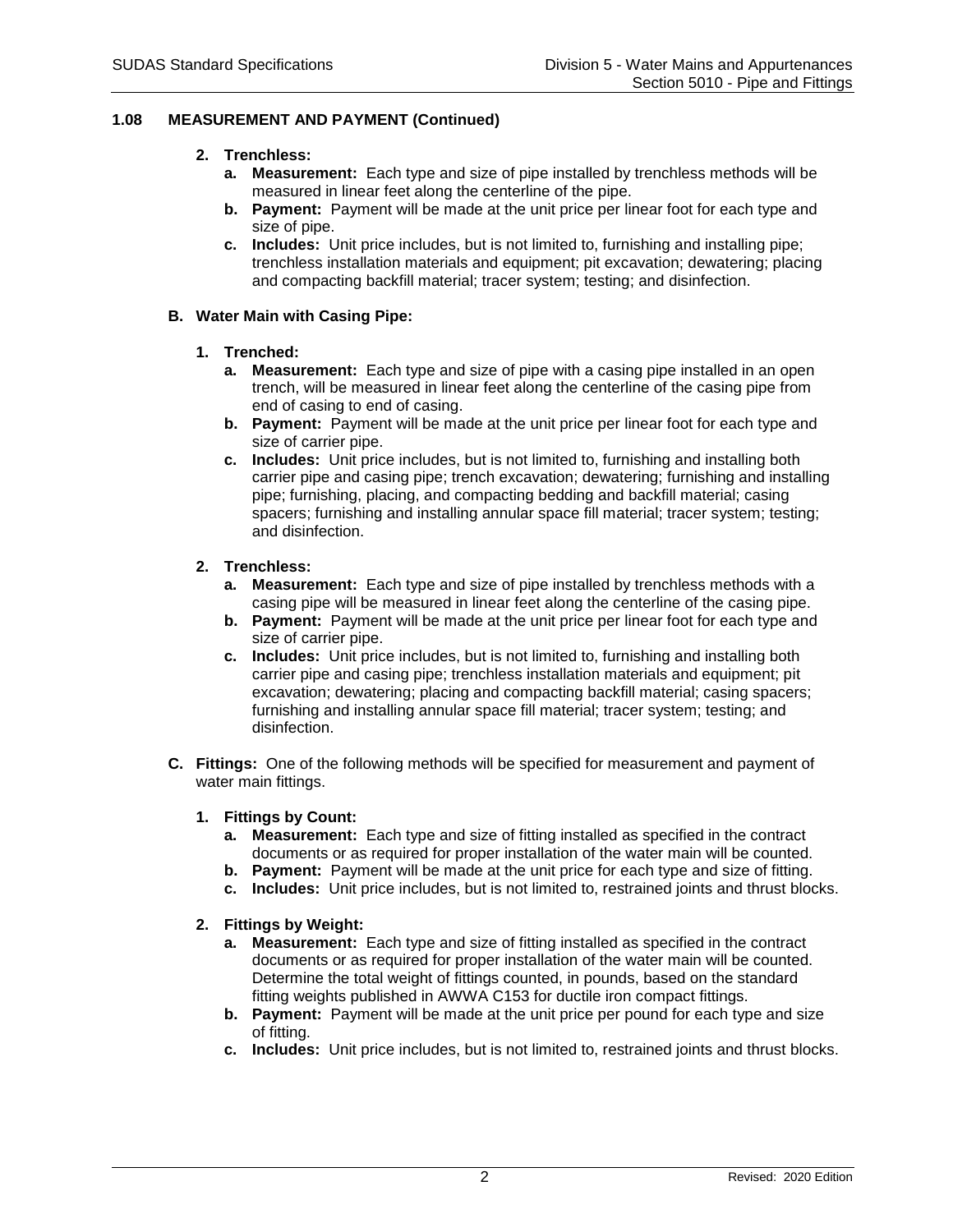# **1.08 MEASUREMENT AND PAYMENT (Continued)**

- **D. Water Service Stubs by Each:**
	- **1. Measurement:** Each type and size of water service stub from the water main to the stop box will be counted.
	- **2. Payment:** Payment will be made at the unit price for each type and size of water service stub.
	- **3. Includes:** Unit price includes, but is not limited to, water service corporation; service pipe; curb stop; stop box; trench excavation; dewatering; furnishing and installing pipe; furnishing, placing, and compacting bedding and backfill material; and installation of tracer wire system for non-metallic service pipe.

# **E. Water Service Stubs by Length:**

- **1. Water Service Pipe:**
	- **a. Measurement:** Each type and size of water service pipe will be measured in linear feet along the centerline of the pipe.
	- **b. Payment:** Payment will be made at the unit price per linear foot of each type and size of water service pipe.
	- **c. Includes:** Unit price includes, but is not limited to, trench excavation; dewatering; furnishing and installing pipe; furnishing, placing, and compacting bedding and backfill material; and installation of tracer wire system for non-metallic service pipe.

### **2. Water Service Corporation:**

- **a. Measurement:** Each type and size of water service corporation will be counted.
- **b. Payment:** Payment will be made at the unit price for each type and size of water service corporation.

### **3. Water Service Curb Stop and Box:**

- **a. Measurement:** Each type and size of water service curb stop and box will be counted.
- **b. Payment:** Payment will be made at the unit price for each type and size of water service curb stop and box.

#### **F. Water Main Abandonment, Cap:**

- **1. Measurement:** Each size and location of water main to be abandoned will be counted.
- **2. Payment:** Payment will be made at the unit price for each size and location of water main abandoned.
- **3. Includes:** Unit price includes, but is not limited to, trench excavation (if necessary); closing valves; removing valve boxes; installing thrust blocks; cutting pipe; installing MJ caps; and furnishing, placing, and compacting backfill material.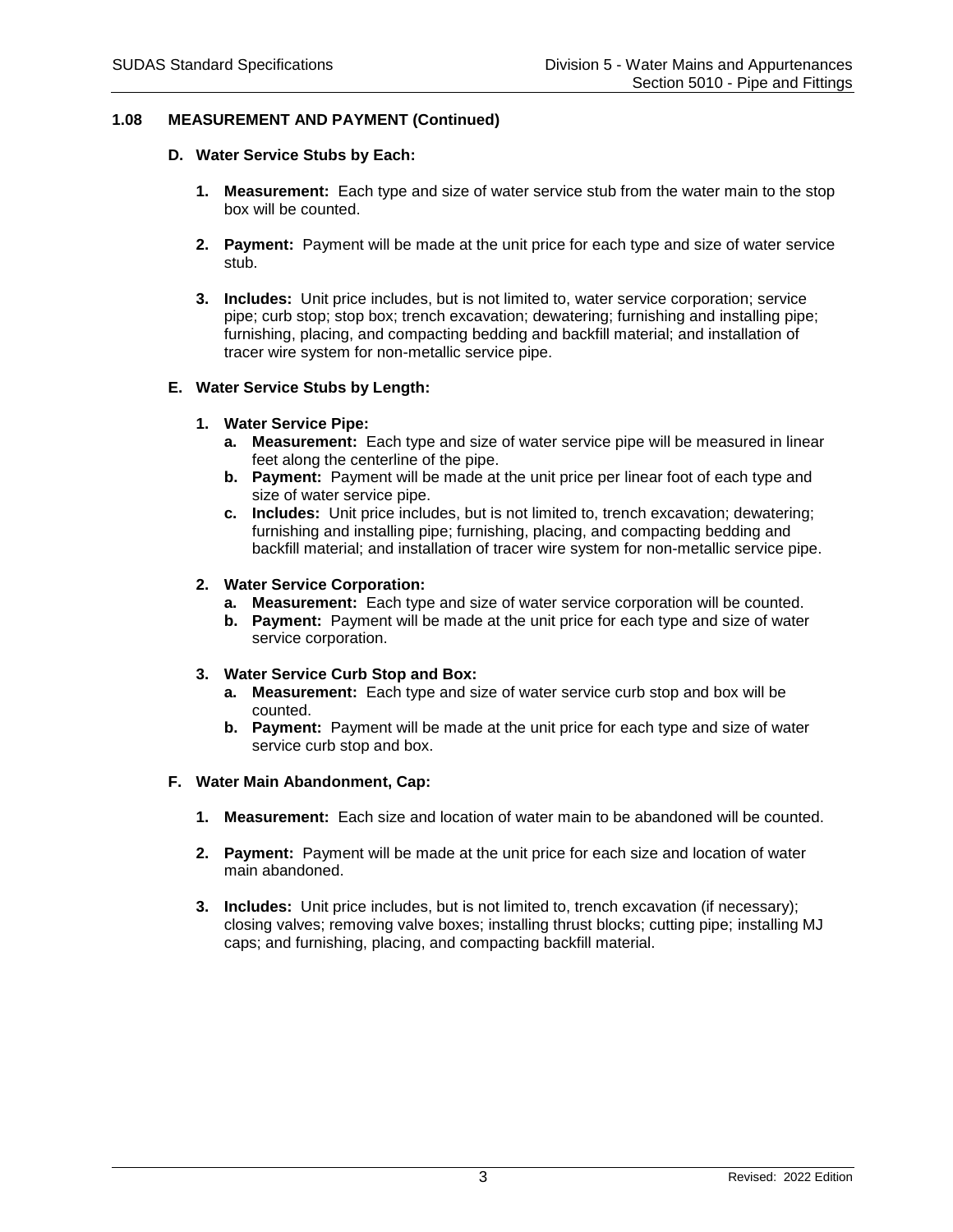# **1.08 MEASUREMENT AND PAYMENT (Continued)**

### **G. Water Main Abandonment, Fill and Plug:**

- **1. Measurement:** Each size and location of water main to be abandoned by filling and plugging will be measured in linear feet.
- **2. Payment:** Payment will be made at the unit price per linear foot of water main filled and plugged.
- **3. Includes:** Unit price includes, but is not limited to, trench excavation (if necessary); closing valves; removing valve boxes; installing thrust blocks; cutting and removing the specified section of pipe; furnishing and pumping flowable material to fill the pipe to be abandoned; installing MJ caps; and furnishing, placing, and compacting backfill material.

### **H. Water Main Removal:**

- **1. Measurement:** Each size and location of water main to be removed will be measured in linear feet from end to end.
- **2. Payment:** Payment will be made at the unit price per linear foot for each pipe removed.
- **3. Includes:** Unit price includes, but is not limited to, trench excavation (if necessary); closing valves; installing thrust blocks; cutting pipe; installing MJ caps; removal and disposal of all valves and pipe specified for removal; furnishing, placing, and compacting backfill material.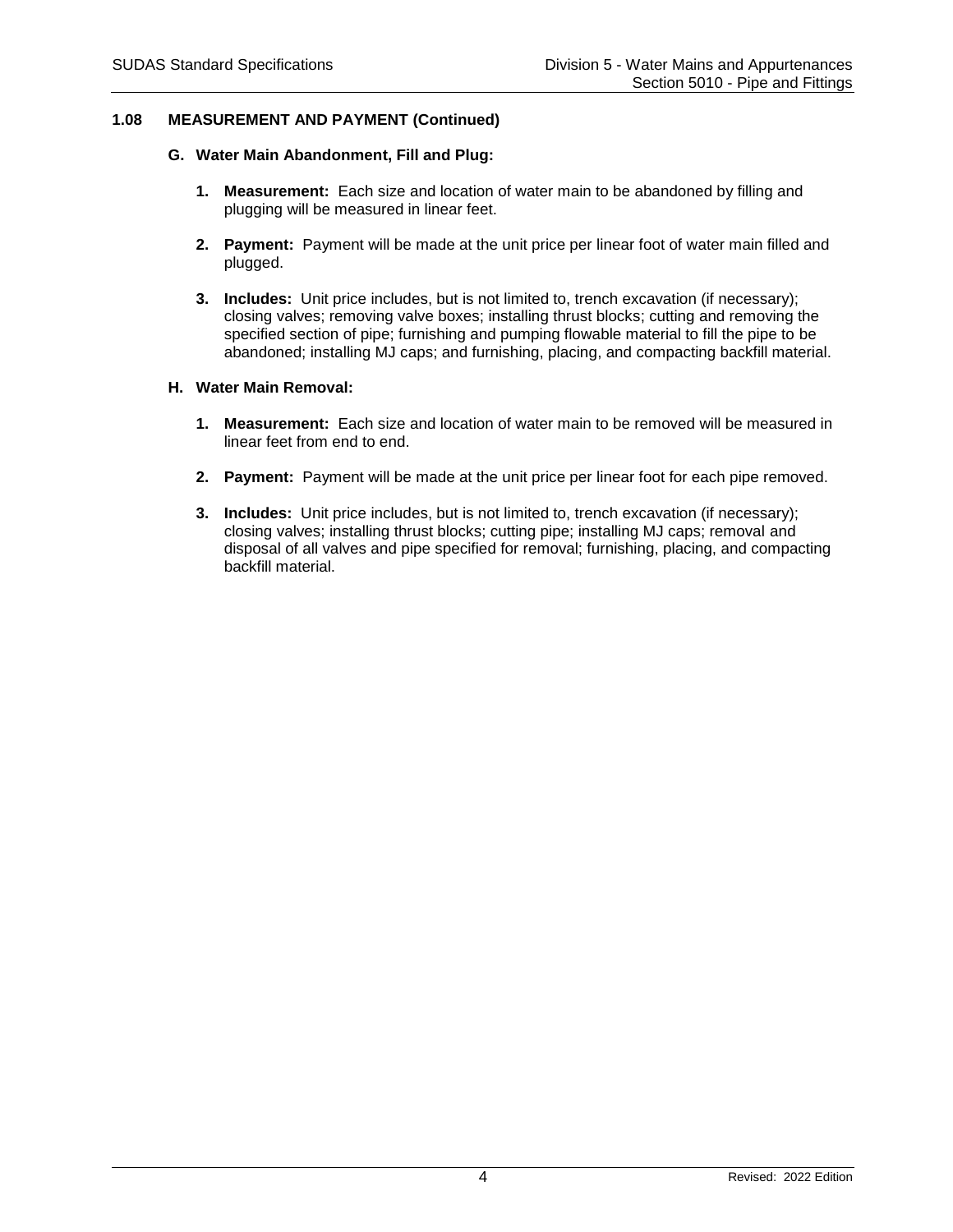# **PART 2 - PRODUCTS**

### **2.01 WATER MAIN**

- **A. Polyvinyl Chloride (PVC) Pipe:** Comply with AWWA C900 with ductile iron pipe equivalent outside diameters.
	- **1. Minimum Wall Thickness:**
		- **a. 4 inch through 24 inch sizes:** DR 18.
		- **b. Sizes over 24 inch:** As specified in the contract documents.
	- **2. Joint Type:** Use push-on joint type, except as otherwise specified in the contract documents or as authorized by the Engineer.
		- **a. Push-on:** According to AWWA C900.
		- **b. Integral Restrained Joint:** AWWA C900 pipe with restraining system manufactured integrally into pipe end.
		- **c. Mechanical Restrained Joint:** Ductile iron mechanical device designed for joint restraint of AWWA C900 pipe complying with the requirements of ASTM F 1674.
	- **3. Markings on Pipe:**
		- a. Name of manufacturer.
		- b. Size and class.
		- c. Spigot insertion depth gauge.
		- d. National Sanitation Foundation (NSF) seal.

# **B. Ductile Iron Pipe (DIP):**

- **1. Minimum Thickness Class:**
	- **a. 4 inch through 24 inch sizes:** Special thickness Class 52 according to AWWA C151.
	- **b. Sizes over 24 inches:** As specified in the contract documents.
- **2. Cement-mortar Lined:** According to AWWA C104 with seal coat.
- **3. External Coating:** Seal coat according to AWWA C151.
- **4. Joint Type:** Use push-on type, unless otherwise specified in the contract documents or as authorized by the Engineer.
	- **a. Push-on:** According to AWWA C111.
	- **b. Mechanical:** According to AWWA C111.
	- **c.** Restrained, Buried: Pipe manufacturer's standard field removable system.
	- **d. Restrained, in Structures:** Restraining gland, flanged or grooved/shouldered.
	- **e. Flanged:** According to AWWA C111.
	- **f. Grooved/Shouldered:** According to AWWA C606.
	- **g. Gaskets:** According to AWWA C111.
- **5. Markings on Pipe:**
	- a. Name of manufacturer.
	- b. Size and class.
	- c. Spigot insertion depth gauge.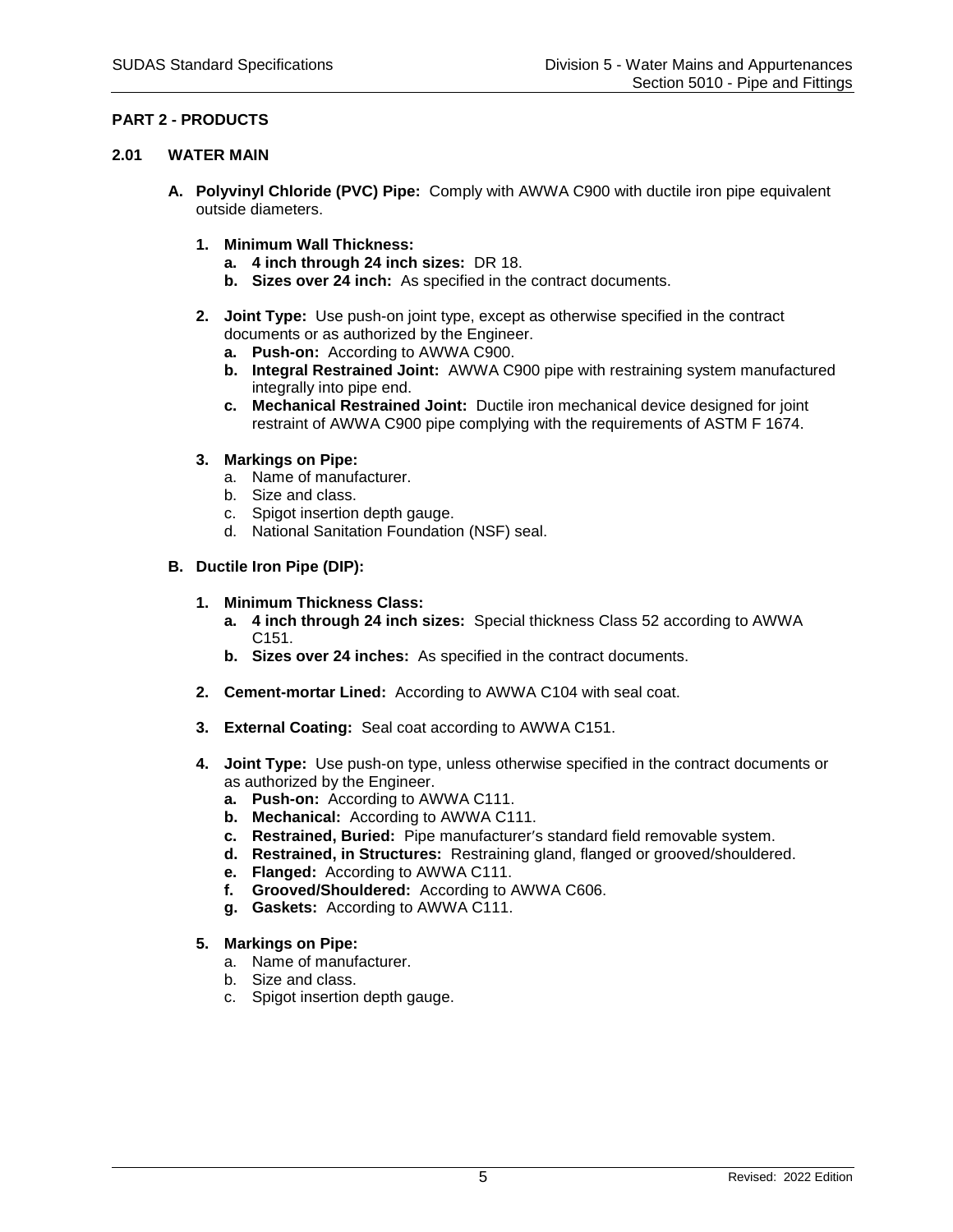### **2.02 BOLTS FOR WATER MAIN AND FITTINGS**

Use corrosion resistant bolts.

### **A. Tee-bolts and Hexagonal Nuts for Mechanical Joints:**

- 1. High-strength, low-alloy steel manufactured according to AWWA C111.
- 2. Provide ceramic-filled, baked-on, fluorocarbon resin coating for bolts and nuts.
- 3. Include factory-applied lubricant that produces low coefficient of friction for ease of installation.

#### **B. Other Bolts and Nuts:**

- 1. Stainless steel.
- 2. Ductile iron.
- 3. Zinc, zinc chromate, or cadmium plated.

#### **2.03 FITTINGS**

**A. For DIP and PVC Pipe:** Comply with AWWA C110 (ductile iron or gray iron) or AWWA C153 (ductile iron).

#### **1. Joint Type:**

- a. For pipe sizes 16 inches and less, use mechanical joint complying with AWWA C111.
- b. For pipe sizes greater than 16 inches, use restrained mechanical joint system. Provide follower gland using breakaway torque bolts to engage thrust restraint.
	- 1) Minimum pressure rating same as connecting pipe. For fittings between dissimilar pipes, the minimum pressure rating is the lesser of the two pipes.
	- 2) Suitable for buried service.
	- 3) Joint restraint system to be field installable, field removable, and re-installable.
- c. Use of alternate restraint systems must be approved by the Engineer.
- **2. Lined:** Cement mortar lined according to AWWA C104 with seal coat or protective fusion bonded coatings per AWWA C116.
- **3. Wall Thickness:** Comply with AWWA C153.
- **4. Gaskets:** Comply with AWWA C111.
- **B. Flange Adapter:**
	- **1. Body:** Ductile iron complying with ASTM A 536.
	- **2. End Rings (Follower Rings):** Ductile iron complying with ASTM A 536.
	- **3. Gaskets:** New rubber compounded for water service and resistant to permanent set.
	- **4. Bolts and Nuts:** High strength, low alloy corrosion resistant steel or carbon steel bolts complying with ASTM A 307.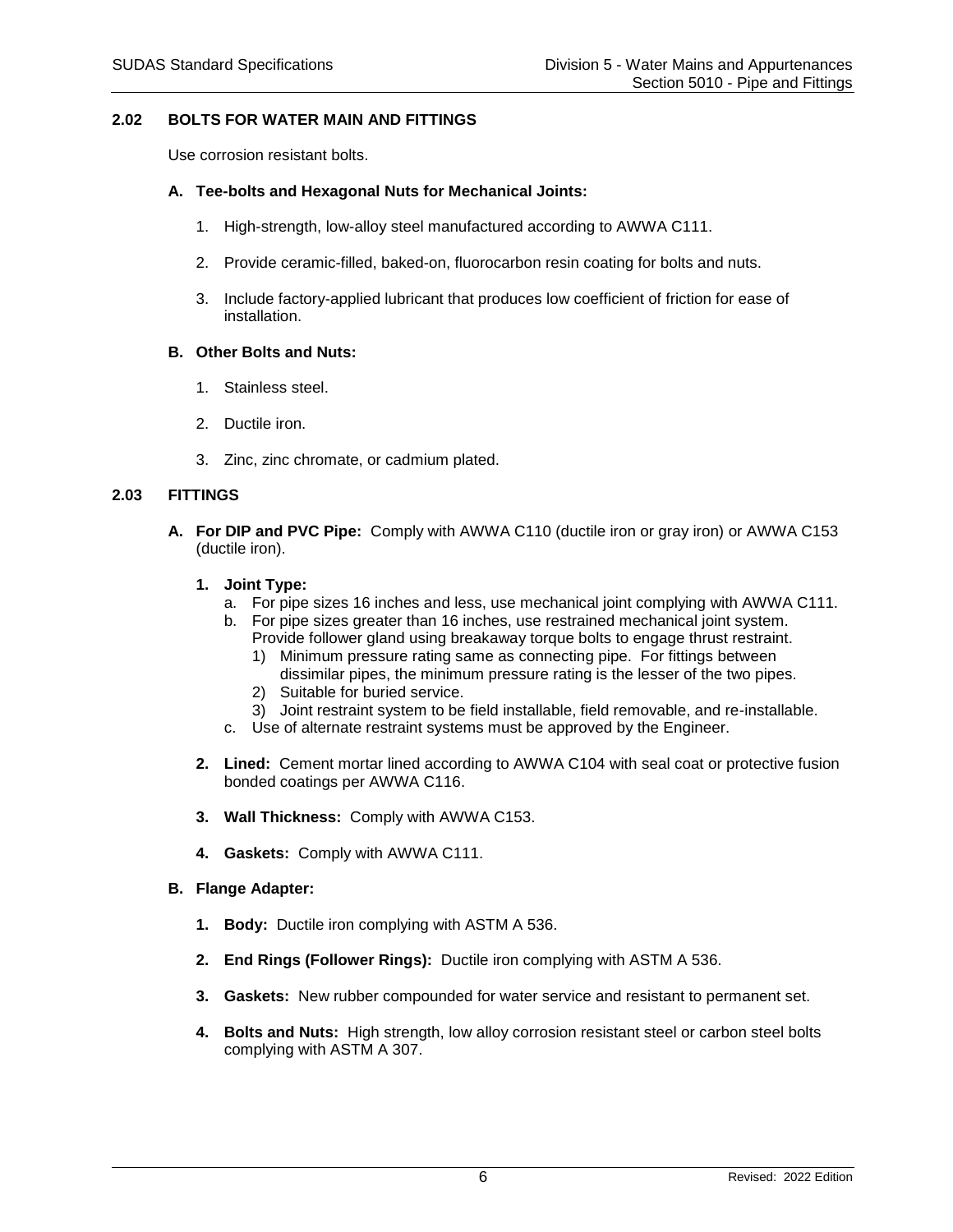# **2.03 FITTINGS (Continued)**

# **C. Pipe Coupling:**

- **1. Center Sleeve (Center Ring):** Steel pipe or tubing complying with ASTM A 53 or ASTM A 512, or formed carbon steel with a minimum yield of 30,000 psi.
- **2. End Ring (Follower Ring):** Ductile iron complying with ASTM A 536, or steel meeting or exceeding the requirements of ASTM A 576, grade 1010-1020.
- **3. Gaskets:** New rubber compounded for water service and resistant to permanent set.
- **4. Bolts and Nuts:** High strength, low alloy corrosion resistant steel.

### **2.04 CONCRETE THRUST BLOCKS**

- A. Use Iowa DOT Class C concrete.
- B. Comply with the contract documents for dimensions and installation of thrust blocks. Comply with [Figure 5010.101.](https://intrans.iastate.edu/app/uploads/sites/15/2020/02/5010_101.pdf)
- C. Use for all pipe sizes 16 inches in diameter or smaller or when specified.

### **2.05 PIPELINE ACCESSORIES**

### **A. Polyethylene Wrap:**

- 1. Comply with AWWA C105.
- 2. Provide tubes or sheets with 8 mil minimum thickness.
- **B. Tracer System:** Comply with [Figure 5010.102.](https://intrans.iastate.edu/app/uploads/sites/15/2020/02/5010_102.pdf)
	- **1. Tracer Wire:**
		- **a. Open Cut:**
			- **1) Solid Single Copper Conductor:**
				- **a) Size:** #12 AWG
				- **b) Insulation Material:** Linear low-density polyethylene (LLDPE) insulation suitable for direct burial applications
				- **c) Insulation Thickness:** 0.030 inches, minimum
				- **d) Tensile Strength:** 150 pounds, minimum
				- **e) Operating Voltage:** Rated for 30 volts
			- **2) Bimetallic Copper Clad Steel Conductor:**
				- **a) Size:** #14 AWG
				- **b) Rating:** Direct burial
				- **c) Operating Voltage:** Rated for 30 volts
				- **d) Conductivity:** 21%
				- **e) Copper Cladding:** 3% of conductor diameter, minimum
				- **f) Insulation Material:** High density, high molecular weight polyethylene
				- **g) Insulation Thickness:** 0.030 inches, minimum
				- **h) Tensile Strength:** 175 pounds, minimum
		- **b. Directional Drilling/Boring:**
			- **1) Bimetallic Copper Clad Steel Conductor:**
				- **a) Size:** #12 AWG
				- **b) Rating:** Direct burial
				- **c) Operating Voltage:** Rated for 30 volts
				- **d) Conductivity:** 21%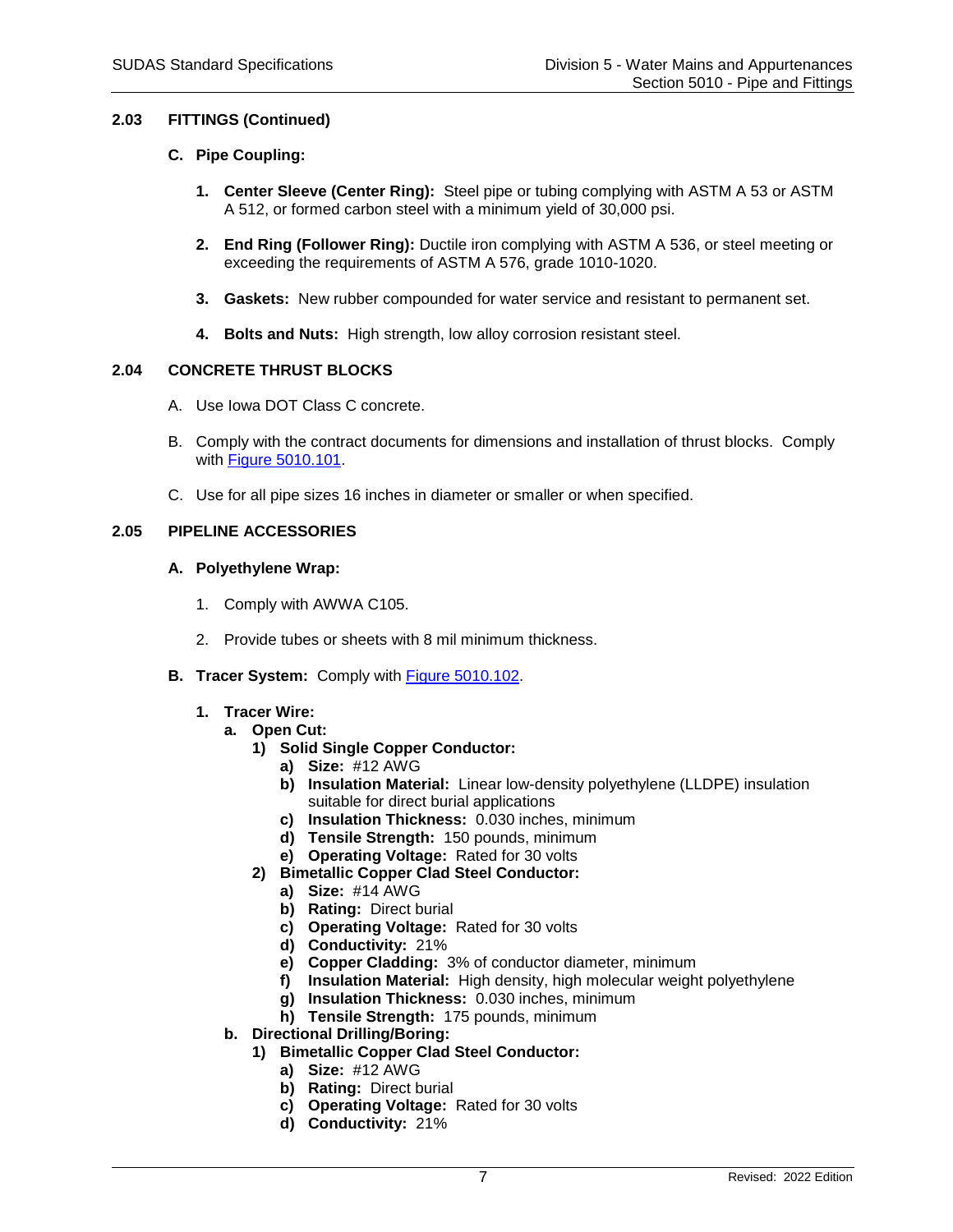# **2.05 PIPELINE ACCESSORIES (Continued)**

- **e) Copper Cladding:** 3% of conductor diameter, minimum
- **f) Insulation Material:** High density, high molecular weight polyethylene
- **g) Insulation Thickness:** 0.045 inches, minimum
- **h) Tensile Strength:** 1,100 pounds, minimum
- **2. Ground Rod:** 3/8 inch diameter, 60 inch steel rod uniformly coated with metallically bonded electrolytic copper.
- **3. Ground-rod Clamp:** High-strength, corrosion-resistant copper alloy.
- **4. Splice Kit:** Inline resin splice kit with split bolt (1 kV and 5 kV) for use with single conductor and unshielded cable splices in direct bury and submersible applications.
- **5. Tracer Wire Station:** Comply with the contract documents.

#### **2.06 SPECIAL GASKETS**

- A. For soils contaminated with gasoline, use neoprene or nitrile gaskets.
- B. For soils contaminated with volatile organic compounds, use nitrile or fluorocarbon gaskets.
- C. For other soil contaminants, contact the Engineer for the required gasket.

# **2.07 WATER SERVICE PIPE AND APPURTENANCES**

- **A. Controlling Standards:** Local plumbing and fire codes.
- **B. Materials** (as allowed by Jurisdiction or specified in contract documents)**:**
	- **1. Copper Pipe:**
		- a. Comply with ASTM B 88.
		- b. Wall Thickness: Type K.
	- **2. DIP:** As specified in Section 5010, 2.01. Polyethylene wrap is required.
	- **3. PVC Pipe:** ASTM D 1785, Schedule 80 or ASTM D 2241, SDR 21. Provide solvent weld joints for all pipes.
	- **4. Brass Pipe:** Red, seamless, according to ASTM B 43.
	- **5. Polyethylene Pipe:** Class 200, according to AWWA C901.
- **C. Corporations, Stops, and Stop Boxes:** Contact the Jurisdiction for requirements.

### **2.08 NON-SHRINK GROUT**

Comply with [Iowa DOT Materials I.M. 491.13.](https://www.iowadot.gov/erl/current/IM/content/491.13.htm)

# **2.09 CASING PIPE**

Comply with [Section 3020.](https://intrans.iastate.edu/app/uploads/sites/15/2020/02/3020.pdf)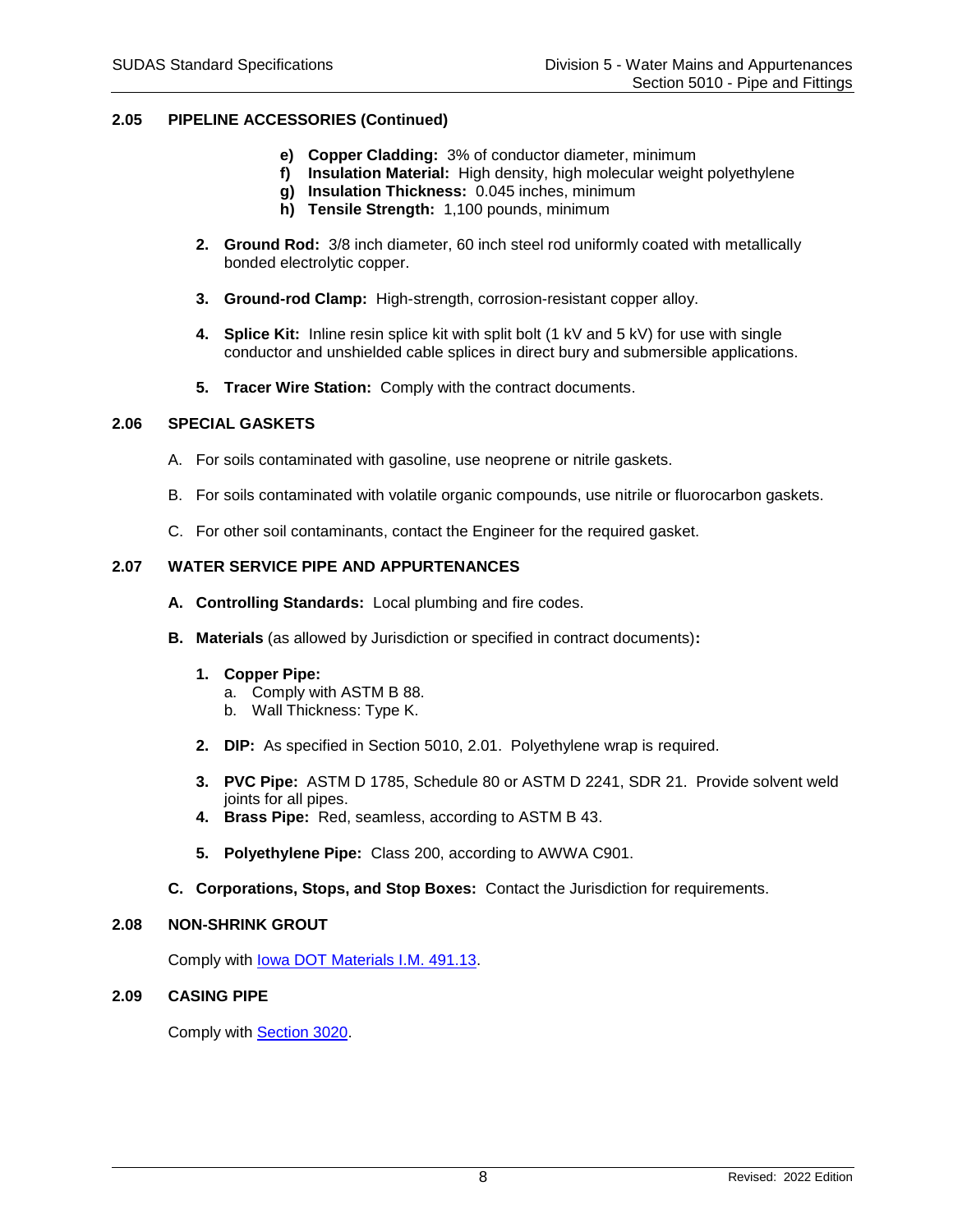## **PART 3 - EXECUTION**

#### **3.01 PIPE INSTALLATION**

#### **A. General:**

- 1. Do not use deformed, defective, gouged, or otherwise damaged pipes or fittings.
- 2. Keep trench free of water. Clean pipe interior prior to placement in the trench.
- 3. Install pipe with fittings and valves to the lines and grades specified in the contract documents.
- 4. Clean joint surfaces thoroughly and apply lubricant approved for use with potable water and recommended by the manufacturer.
- 5. Push pipe joint to the indication line on the spigot end of the pipe before making any joint deflections.
- 6. Limit joint deflections to one degree less than pipe manufacturer's recommended maximum limit.
- 7. Tighten bolts in a joint evenly around the pipe.
- 8. Install concrete thrust blocks on all fittings 16 inches in diameter or smaller (comply with [Figure 5010.101\)](https://intrans.iastate.edu/app/uploads/sites/15/2020/02/5010_101.pdf). For fittings larger than 16 inches, install restrained joints, and when specified in the contract documents, also install concrete thrust blocks.
- 9. Keep exposed pipe ends closed with rodent-proof end gates at all times when pipe installation is not occurring.
- 10. Close the ends of the installed pipe with watertight plugs during nights and non-working days.
- 11. Do not allow any water from the new pipeline to enter the existing distribution system piping until testing and disinfection are successfully completed.

#### **B. Trenched:**

- 1. Excavate trench and place pipe bedding and backfill material as specified in [Section](https://intrans.iastate.edu/app/uploads/sites/15/2020/02/3010.pdf)  [3010.](https://intrans.iastate.edu/app/uploads/sites/15/2020/02/3010.pdf)
- 2. Provide uniform bearing along the full length of the pipe barrel. Provide bell holes.
- **C. Trenchless:** Comply with [Section 3020.](https://intrans.iastate.edu/app/uploads/sites/15/2020/02/3020.pdf)

# **3.02 ADDITIONAL REQUIREMENTS FOR DIP INSTALLATION**

- A. Utilize full-length gauged pipe for field cuts. Alternatively, use a MJ gland or other approved method to field-gauge pipe selected for cutting to verify the outside diameter is within allowable tolerances.
- B. Cut the pipe perpendicular to the pipe barrel. Do not damage the cement lining. Bevel cut, file, or grind the ends for push-on joints according to the manufacturer's recommendations.
- C. Encase all pipe, valves, and fittings with polyethylene wrap according to Section 5010, 3.05.
- D. Install pipe according to AWWA C600, except as modified herein.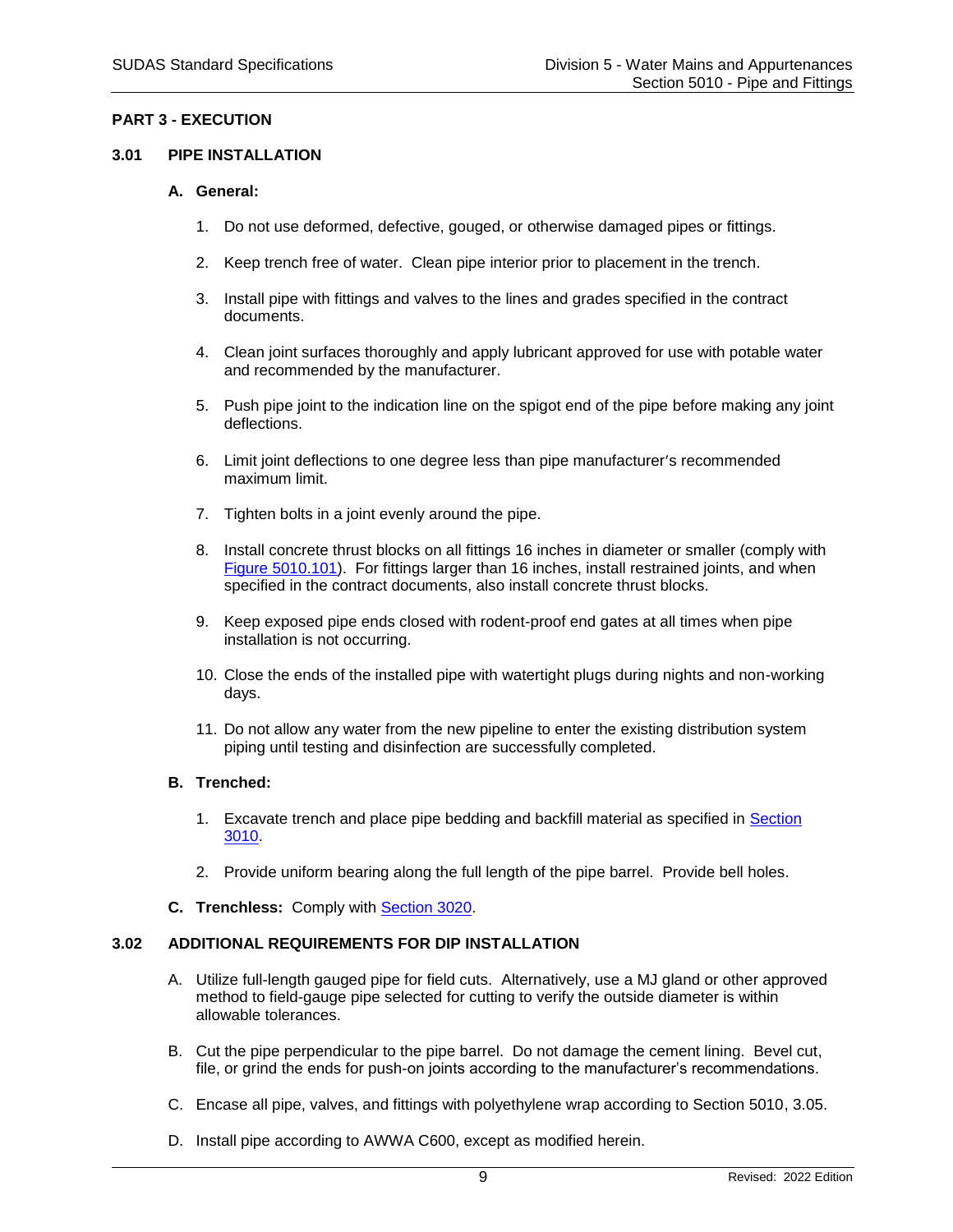# **3.03 ADDITIONAL REQUIREMENTS FOR PVC PIPE INSTALLATION**

- A. Cut the pipe perpendicular to the pipe barrel. Deburr and bevel cut spigot end of the pipe barrel to match factory bevel. Re-mark the insertion line.
- B. When connecting to shallow-depth bells, such as on some cast iron fittings or valves, cut the spigot end square to remove factory bevel. Deburr the end and form a partial bevel on the end.
- C. Install pipe according to AWWA C605, except as modified herein.

# **3.04 POLYETHYLENE ENCASEMENT INSTALLATION**

- A. Apply polyethylene encasement to buried ductile iron pipe and to buried fittings, fire hydrants, and appurtenances. The polyethylene encasement is used to prevent contact between the pipe and the bedding material, but need not be airtight or watertight.
- B. Install polyethylene encasement according to AWWA C105, using tubes or flat sheets, and pipe manufacturer's recommendations.
- C. Do not expose the polyethylene encasement to sunlight for long periods before installation.
- D. Remove all lumps of clay, mud, cinders, etc. on the pipe surface before encasing the pipe. Take care to prevent soil or bedding material from becoming trapped between the pipe and polyethylene.
- E. Lift polyethylene-encased pipe with a fabric-type sling or padded cable.
- F. Secure and repair encasement material using polyethylene tape, or replace as necessary.

#### **3.05 TRACER SYSTEM INSTALLATION**

- A. Install with all buried water main piping. Comply with [Figure 5010.102](https://intrans.iastate.edu/app/uploads/sites/15/2020/02/5010_102.pdf) for tracer wire installation.
- B. Begin and terminate the system at all connections to existing mains.
- C. Install wire continuously along the lower quadrant of the pipe. Do not install wire along the bottom of the pipe. Attach wire to the pipe at the midpoint of each pipe length; use 2 inch wide, 10 mil thickness polyethylene pressure sensitive tape.
- D. Install splices only as authorized by the Engineer. Allow the Engineer to inspect all belowgrade splices of tracer wire prior to placing the backfill material.
- E. Install ground rods adjacent to connections to existing piping and at locations specified in the contract documents or as directed by the Engineer.
- F. Bring two wires to the surface at each fire hydrant location and terminate with a tracer wire station (comply with [Figure 5010.102\)](https://intrans.iastate.edu/app/uploads/sites/15/2020/02/5010_102.pdf).
- G. Final inspection of the tracer system will be conducted at the completion of the project and prior to acceptance by the owner. Verify the electrical continuity of the system. Repair discontinuities.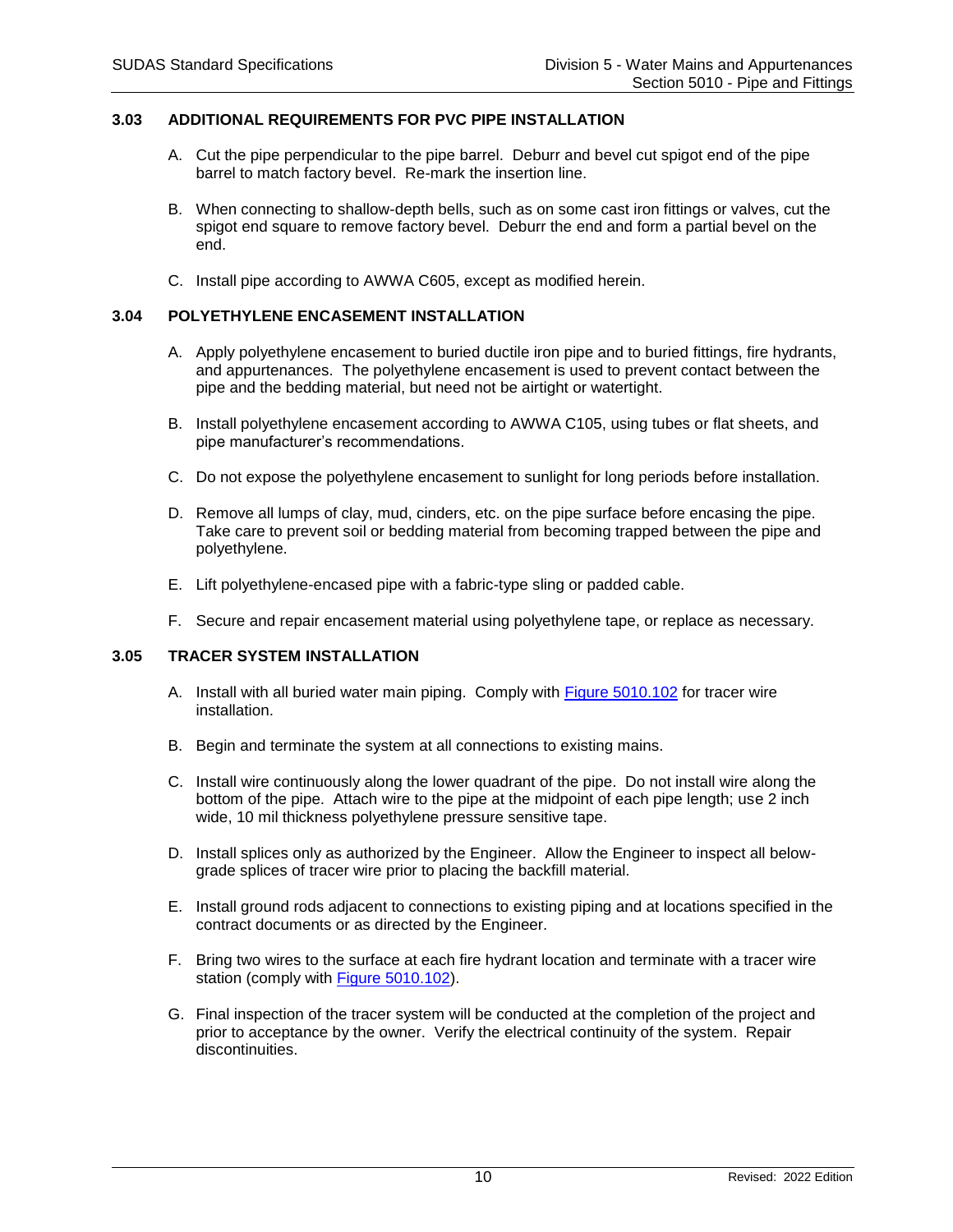# **3.06 CONFLICTS**

- **A. Horizontal Separation of Gravity Sewers from Water Mains:**
	- **1. Sanitary and Combined Sewers:**
		- a. Separate gravity sanitary and combined sewer mains from water mains by a horizontal distance of at least 10 feet unless:
			- 1) The top of a sewer main is at least 18 inches below the bottom of the water main, and
			- 2) The sewer is placed in a separate trench or in the same trench on a bench of undisturbed earth at a minimum horizontal separation of 3 feet from the water main.
		- b. Maintain the maximum feasible separation distance in all cases. When it is impossible to obtain the required horizontal clearance of 3 feet and a vertical clearance of 18 inches between sewers and water mains, provide a linear separation of at least 2 feet and one of the following:
			- 1) Construct sanitary and combined sewers of water main materials meeting the requirements of [Section 5010, 2.01.](https://intrans.iastate.edu/app/uploads/sites/15/2020/02/5010.pdf#page=5)
			- 2) Enclose the water main in a watertight casing pipe with an evenly spaced annular gap and watertight end seals.
	- **2. Storm Sewers:** Separate storm sewers and water mains by at least 10 feet measured edge-to-edge unless it is impossible to do so. When impossible to maintain a 10 feet horizontal separation, maintain a minimum separation of 3 feet and utilize one of the following within 10 feet measured edge-to-edge:
		- a. Construct the water main of ductile iron pipe with gaskets impermeable to hydrocarbons.
		- b. Enclose the water main in a watertight casing pipe with evenly spaced annular gap and watertight end seals.
		- c. Construct storm sewer pipe of water main materials.
		- d. Construct storm sewers of reinforced concrete pipe with gaskets manufactured according to ASTM C 443.
- **B. Horizontal Separation of Water Mains from Sanitary and Combined Sewer Manholes:** Ensure water pipes do not pass through or come in contact with any part of a sanitary or combined sewer manhole. Maintain a minimum horizontal separation of 3 feet.
- **C. Horizontal Separation of Sewer Force Mains from Water Mains:** Separate sewer force mains and water mains by a horizontal distance of at least 10 feet unless:
	- 1. The force main is constructed of water main materials meeting a minimum pressure rating of 150 psi and the requirements of [Section 5010, 2.01](https://intrans.iastate.edu/app/uploads/sites/15/2020/02/5010.pdf#page=5) and
	- 2. The sewer force main is laid at least 4 linear feet from the water main.

# **D. Vertical Separation of Sewers and Water Main Crossovers:**

# **1. Sanitary and Combined Sewers:**

a. Vertically separate sanitary and combined sewers crossing under water mains by at least 18 inches when measured from the top of the sewer to the bottom of the water main. If physical conditions prohibit the separation, do not place the sewer closer than 6 inches below a water main or 18 inches above a water main. Maintain the maximum feasible separation distance in all cases. Ensure the sewer and water pipes are adequately supported and have watertight joints. Use a low permeability soil for backfill material within 10 feet of the point of crossing.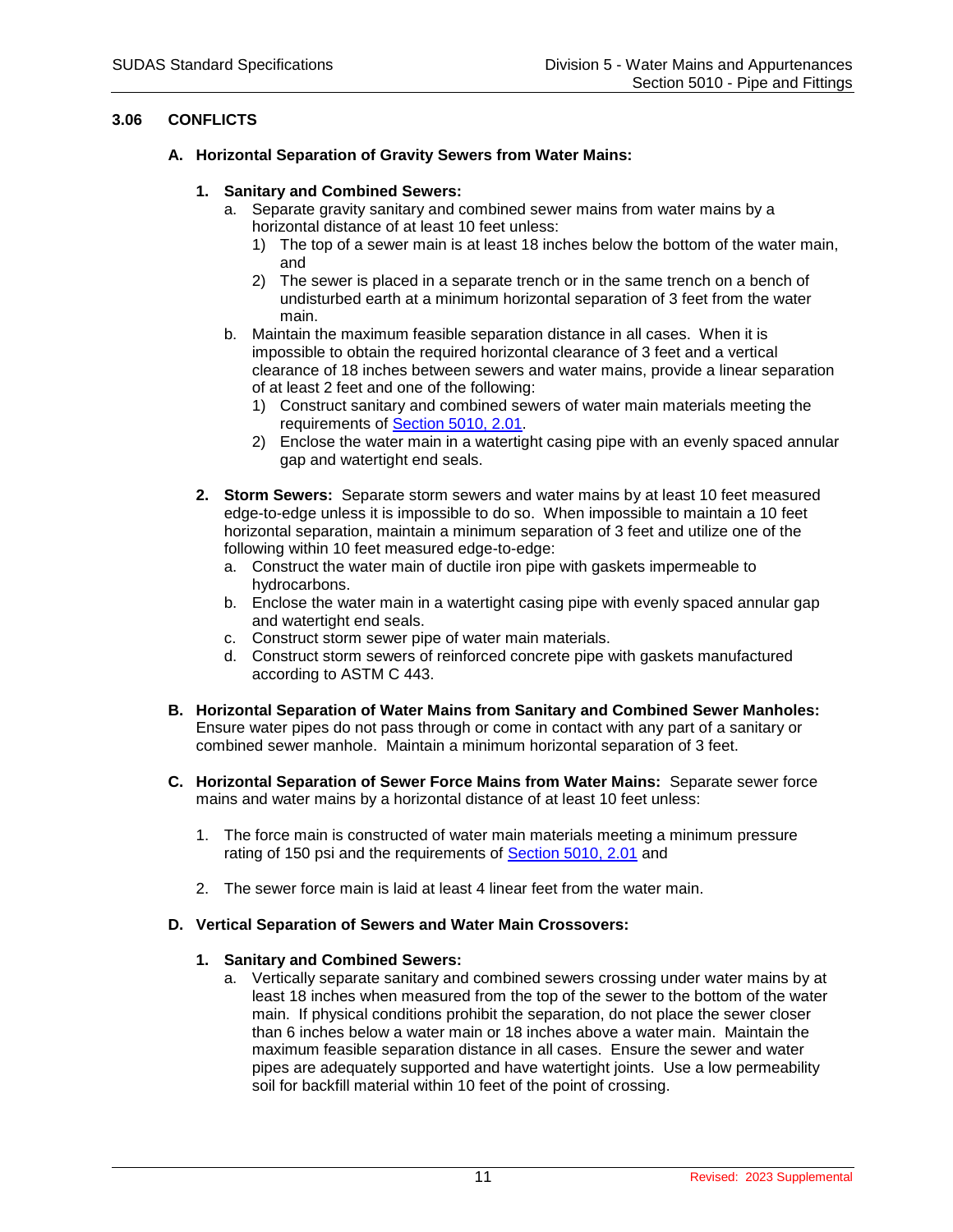# **3.06 CONFLICTS (Continued)**

- b. Where the sanitary sewer crosses over or less than 18 inches below a water main, utilize one of the following within 10 feet measured edge-to-edge horizontally, centered on the crossing:
	- 1) Construct sanitary and combined sewers of water main material meeting the requirements of [Section 5010, 2.01.](https://intrans.iastate.edu/app/uploads/sites/15/2020/02/5010.pdf#page=5)
	- 2) Enclose the water main in a watertight casing pipe with an evenly spaced annular gap and watertight end seals.

### **2. Storm Sewers:**

- a. Vertically separate storm sewers from water mains by at least 18 inches measured between the outside edges of the water main and the storm sewer. Maintain the maximum feasible separation distance in all cases. Ensure the sewer and water pipes are adequately supported. Use a low permeability soil for backfill material within 10 feet of the point of crossing.
- b. When impossible to maintain an 18 inch vertical separation when the water main crosses over the storm sewer, maintain a minimum vertical separation of 6 inches and utilize one of the following within 10 feet measured edge-to-edge centered on the crossing:
	- 1) Construct the water main of ductile iron pipe with gaskets impermeable to hydrocarbons.
	- 2) Enclose the water main in a watertight casing pipe with evenly spaced annular gap and watertight end seals.
	- 3) Construct storm sewer pipe of water main materials.
	- 4) Construct storm sewers of reinforced concrete pipe with gaskets manufactured according to ASTM C 443.

### **3.07 TRANSITIONS IN PIPING SYSTEMS**

Where the specified material of a piping system entering or exiting a structure changes, make the change at the outside of the structure wall, beyond any wall pipe or wall fitting required, unless otherwise specified.

## **3.08 STRUCTURE PENETRATIONS**

#### **A. Wall Pipes:**

- 1. Install where pipes penetrate and terminate at a wall or floor surface of a concrete structure, or where the pipe protrudes through the concrete wall or floor and the protrusion is otherwise unsupported.
- 2. Provide a waterstop flange near the center of the embedment length. The waterstop is to be cast integrally with the wall pipe, or fully welded to it around the pipe circumference.

### **B. Wall Sleeves:**

- 1. Install where a pipe passes through a structure wall.
- 2. Sleeves in concrete walls are to be supplied with a waterstop collar, fully welded, and cast-in-place in the concrete.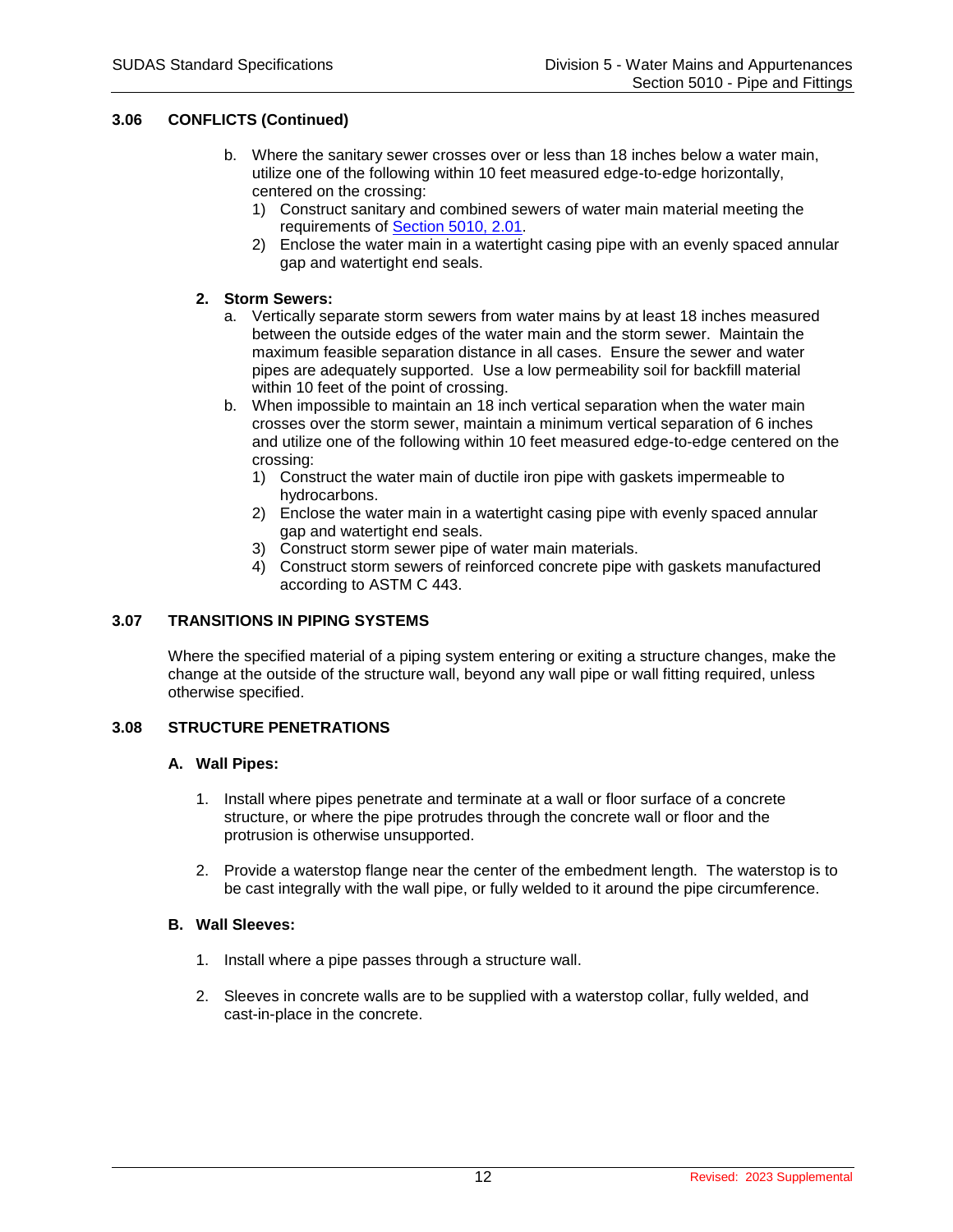## **3.09 WATER SERVICE STUB**

- A. Install water service pipe, corporations, stops, and stop boxes according to local Jurisdiction requirements.
- B. Install 1 inch and smaller corporation valves tapped at 45 degrees above horizontal at a minimum distance of 18 inches from pipe bell or other corporation. Install 1 1/2 inch and 2 inch corporation valves tapped horizontal a minimum distance of 24 inches from pipe bell or other corporation.
- C. Construct trench and place backfill material according to [Section 3010.](https://intrans.iastate.edu/app/uploads/sites/15/2020/02/3010.pdf)

### **3.10 WATER MAIN ABANDONMENT**

Verify with the Engineer that all services are no longer using the main to be abandoned.

#### **A**. **For Each Pipe to be Abandoned by Capping:**

- 1. Close valves and remove valve boxes as specified in the contract documents.
- 2. Construct thrust blocks on each end of the active pipes according to [Figure 5010.101.](https://intrans.iastate.edu/app/uploads/sites/15/2020/02/5010_101.pdf)
- 3. Cut pipe to be abandoned a minimum of 5 feet from the closed valve on each end of the active pipes, leaving a minimum of 12 inches of pipe exposed beyond the thrust block.
- 4. Remove a minimum of 3 feet of the pipe to be abandoned.
- 5. Install a MJ cap using a retaining gland according to [Figure 5010.101](https://intrans.iastate.edu/app/uploads/sites/15/2020/02/5010_101.pdf) on the end of each pipe to be abandoned and each active pipe.

#### **B. For Each Pipe to be Abandoned by Filling:**

- 1. Close valves and remove valve boxes as specified in the contract documents.
- 2. Construct thrust blocks on each end of the active pipes according to [Figure 5010.101.](https://intrans.iastate.edu/app/uploads/sites/15/2020/02/5010_101.pdf)
- 3. Cut pipe to be abandoned a minimum of 5 feet from the closed valve on each end of the active pipes, leaving a minimum of 12 inches of pipe exposed beyond the thrust block.
- 4. Remove a minimum of 3 feet of the pipe to be abandoned.
- 5. Install a MJ cap using a retaining gland according to [Figure 5010.101](https://intrans.iastate.edu/app/uploads/sites/15/2020/02/5010_101.pdf) on each pipe to be abandoned and each active pipe.
- 6. Fill the pipe to be abandoned by pumping with flowable mortar, foamed cellular concrete, or CLSM complying with [Section 3010.](https://intrans.iastate.edu/app/uploads/sites/15/2020/02/3010.pdf)

### **3.11 WATER MAIN REMOVAL**

Verify with the Engineer that all services are no longer using the main and have been disconnected from the main to be removed.

- A. Close valves as specified in the contract documents.
- B. Construct thrust block on each end of the active pipes according to **Figure 5010.101**.
- C. Cut pipe to be removed a minimum of 5 feet from the closed valve on each end of the active pipes leaving a minimum of 12 inches of pipe exposed beyond the thrust block.